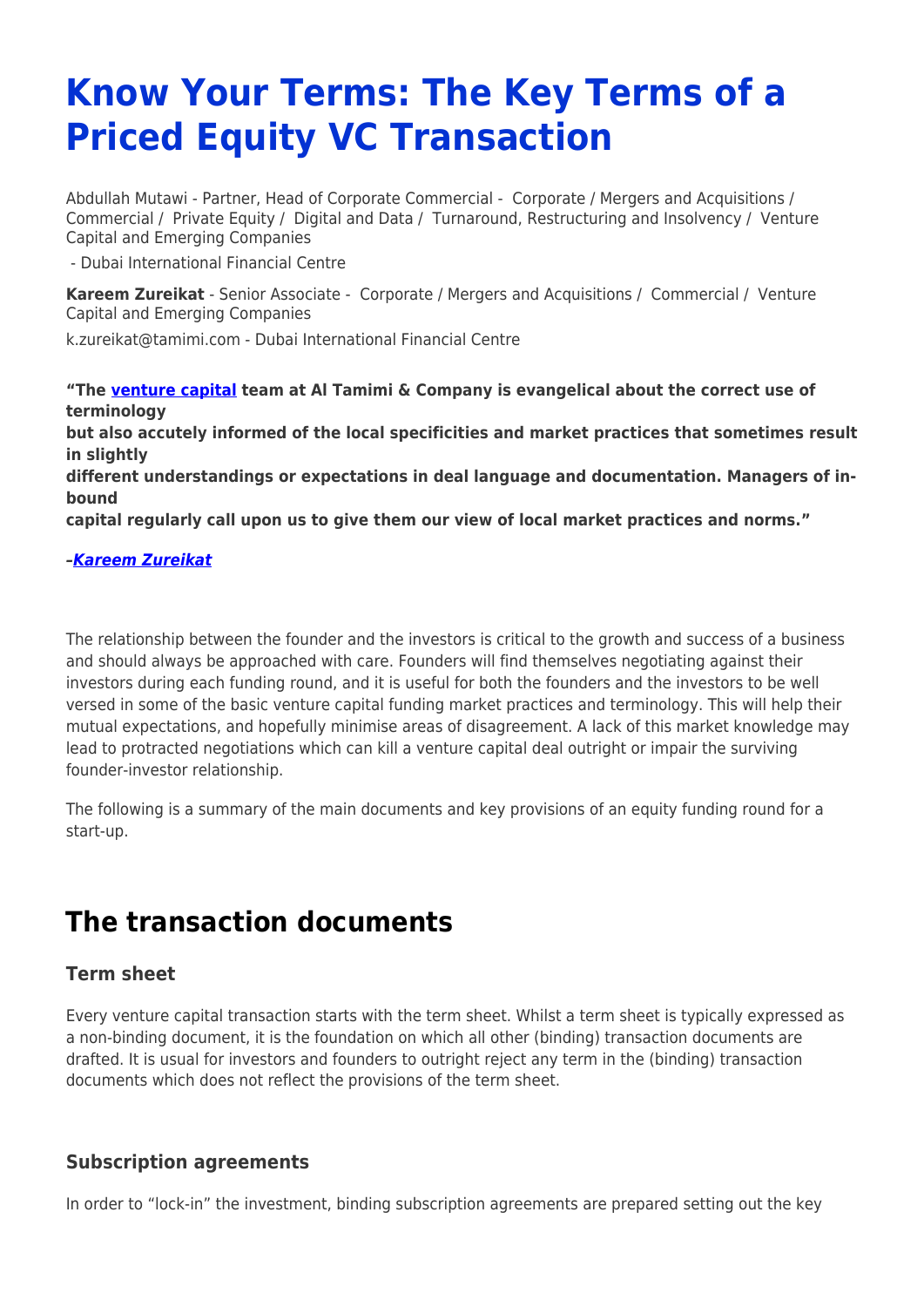terms of the investment. A long form subscription agreement is commonly entered into between the company, the founders and the investors. To the extent the start-up has raised funds through a bridge round using convertible instruments such as a SAFE, KISS or convertible note, the bridge round investors will also sign up to the subscription agreement to document the conversion of their convertible instruments into shares. The subscription agreement includes more comprehensive provisions normally geared towards protecting the investors' interest (such as warranties as to the condition, affairs and accounts of the business), and may also include requirements to restructure the company's management and operations either prior to or after the investment round.

## **Shareholders' agreement**

The shareholders' agreement is the key binding agreement and will reflect, in binding form, the terms agreed in the term sheet. It will set out the rights of the investors and the founders, and will contain provisions that govern the management and operation of the start-up. Fundamentally, the shareholders' agreement is the document that reflects: (i) governance, and (ii) economics.

# **Key terms of the transaction documents**

As the party taking the financial risk, each investor will seek preferential economic and voting rights over the rights of existing shareholders (including the start-up founders). A substantial portion of the provisions of each of the term sheet and the shareholder agreement will be geared towards protecting the investor's investment and ensuring that, at the appropriate time, the investor is able to liquidate its investment in priority (and on terms generally more favourable) to the previous round investors as well as the start-up founder.

The following are the key terms which investors will seek to include in a venture capital transaction.

#### **Preferred shares and conversion**

New round investors are typically offered preferred shares (or generally shares of a different class to the founders), which carry certain preferential economic and voting rights over the founders' ordinary shares ("Preferred Shares").

Preferred Shares are usually convertible into ordinary shares whenever this is beneficial to the investor(s). It is also common to detail circumstances or events which would lead to automatic conversion of the Preferred Shares, for example, in the event of an initial public offering of the company, where it is typically the case that only one class of shares (the ordinary shares) are listed on the exchange. The decision as to when the investor will convert its shares and the number of ordinary shares that it will receive in exchange is based on several factors, the most important being an assessment of whether or not the investor's liquidation preferences and participation rights (described below) would yield higher returns if the Preferred Shares were converted into ordinary shares at that time.

"A lack of market knowledge may lead to protracted negotiations which can kill a venture capital deal outright or impair the surviving founder-investor relationship."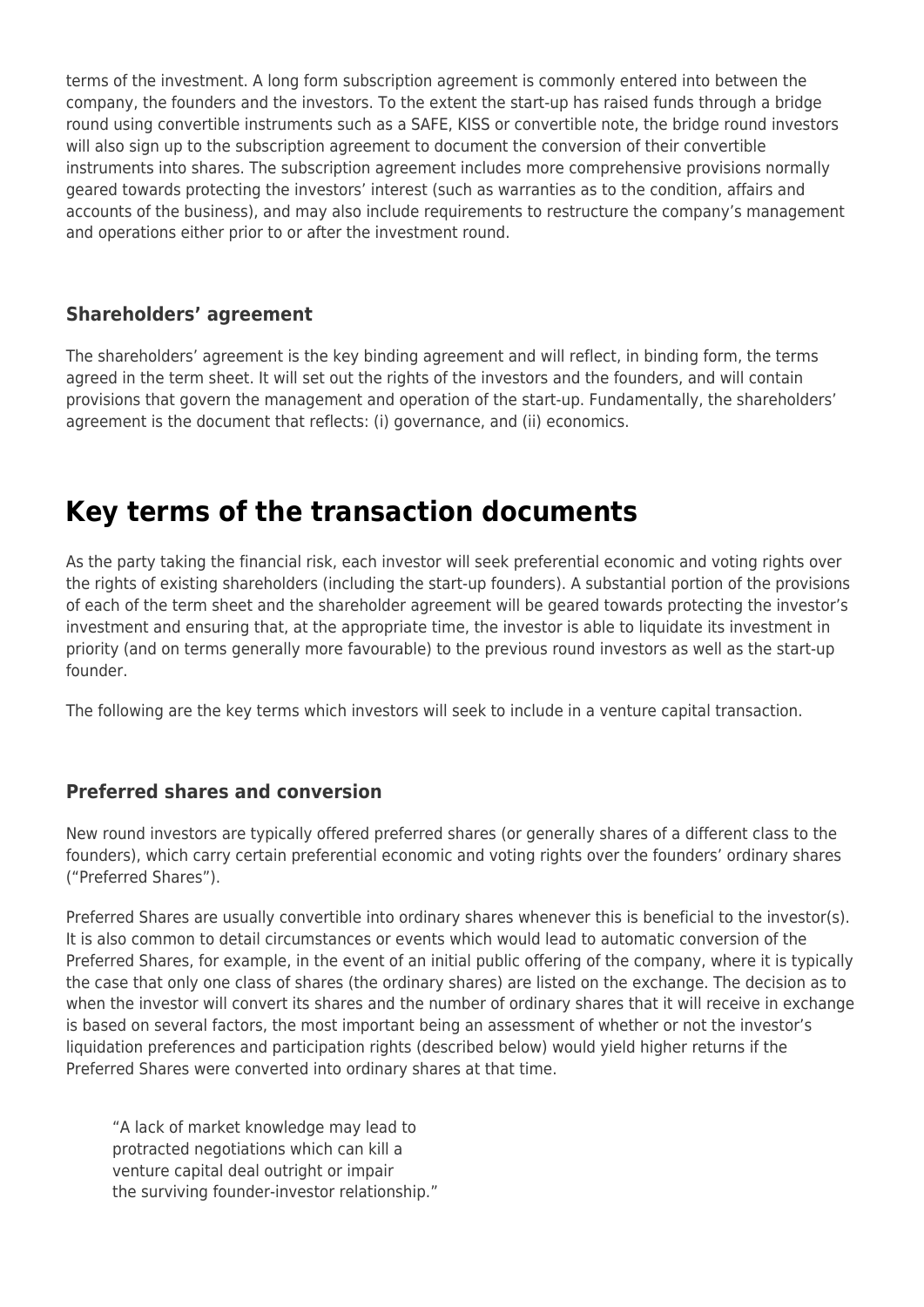## **Liquidation preference and participation**

A liquidation preference is a right of the investor to receive proceeds from a "liquidity event" as a priority to other classes of shareholders. What this means is that an investor will receive payment, as a result of such "liquidity event", before any of the founders or holders of ordinary shares. The definition of a "liquidity event" can vary, but typically includes the sale of a majority of the start-up's shares (or a sale of a controlling interest), a sale of a substantial portion of the start-up's assets or the winding up of the startup.

A liquidation preference typically grants the preferred shareholder a minimum return equal to a multiple of the capital invested, in addition to any declared or unpaid dividends payable to the holder of the Preferred Shares. While investors may seek to negotiate higher return multiples, the standard market practice in the Middle East is to limit the liquidation preference payment to the capital invested by the investor, together with any declared or unpaid dividends locked into the entity.

### **Anti-Dilution**

A key feature of these start-up funding transactions is the anti-dilution right. This should not be confused with a pre-emption right (see "Share transfer provisions - pre-emption rights" below for more details).

An anti-dilution right operates to protect an investor's economic interest if the value of the start-up diminishes after the date of the investment. Therefore, on a subsequent issue of new shares, if the shares are issued at a price-per-share that is lower than the price which the investor paid during its funding round (this is commonly termed a "down round"), the anti-dilution right would come into effect to minimise the economic downside of the down round on the investors holding preferred shares.

### **Protective provisions**

Lead investors will always wish to ensure that their investment proceeds are being employed for the agreed purpose. They would also want to make sure that the start-up does not take certain critical decisions without the investor's approval.

#### **Share transfer provisions**

There are several key clauses that grant the shareholders of a start-up (including its investors) certain protections in connection with the transfer of the start-up's shares or the issue of new shares by the startup. These are found in the shareholders' agreement and are usually built into the articles of association of the start-up. These offer investors (and in certain instances only "major investors"), certain rights to purchase, sell or force the sale of the start-up's shares.

# **Final considerations**

While once a simple transaction drawn up on a single page setting out indicative terms for the investment, funding round transaction documents have, over time, grown in length and complexity. A term sheet now